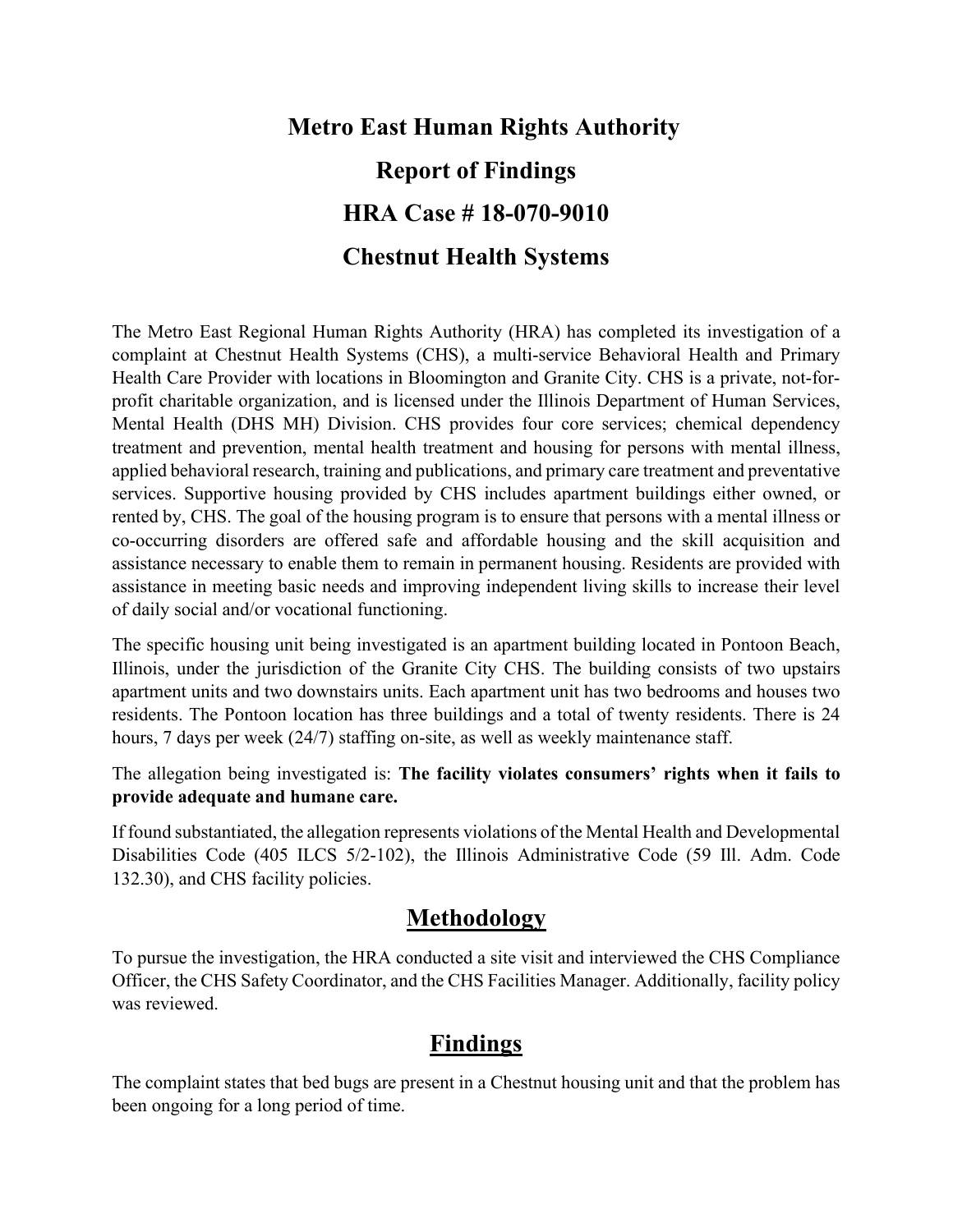According to the interview conducted by the HRA, the bed bugs were first reported by CHS staff in October of 2017 to the Office of Inspector General (OIG). Staff also stated in the interview that no formal complaint was made by a resident to CHS in accordance with the facility's complaint/grievance process. In response to the report of bugs, a professional heat treatment was enacted. A heat treatment, also known as thermal remediation, is a solution for controlling bed bugs in which specialized mobile heating units are used in the infested areas to kill all stages of bed bug development. This treatment proved unable to eliminate the bed bugs, and another heat treatment was utilized in December of 2017. Service tickets provided by Madison County Termite and Pest Control and Unique Pest Control confirmed the dates and types of each of these treatments. According to the interview, 2 more treatments were issued that year, in June of 2018, and again in December of 2018. These 2 latter treatments were professional spray treatments. At the time of the interview, the current status of this particular apartment complex was that the building was free of the bed bugs.

However, it was reported to the HRA in the interview that in October of 2018, CHS staff again reported to the OIG the presence of bed bugs in another apartment building. The same process is being implemented to eradicate bed bugs at this building, but the process is proving to be more difficult.

According to CHS staff interviewed by the HRA, CHS follows Housing and Urban Development (HUD) standards. Any CHS-owned apartment buildings were built with HUD funding; however HUD does not currently fund the homes. Regardless of whether a CHS apartment building is owned or rented by CHS, all buildings do follow the same HUD regulations. Housing Quality Standard inspections are performed annually. Maintenance staff inspect all units on a weekly basis. There is 1 full time maintenance staff member to fix anything that must be repaired, and 1 utility worker who cleans the apartment units. Additionally, site personnel call in weekly to specifically address the bed bug issue. All staff members are required to wear Tyvek suits during the presence of bed bugs.

The HRA investigated training procedures for all CHS staff at the supportive housing units. Training for all new staff is extensive and lasts over the course of 1 day; staff are trained on privacy, safety, trauma informed care, customer service care, assessment and treatment planning, OIG, and competency. In terms of resident education, staff are required to provide residents with instruction on how to properly visit other apartment units. CHS reported that there is 24/7 staffing on site at each housing unit. During the hours of 7am and 11pm there are 2 staff members on duty. From 11pm to 7am there is 1 staff member on duty.

Additionally, the HRA reviewed the CHS Safety Manual. The Pest Control section of the manual reads that "Chestnut contracts with a professional pest control company for ongoing, routinely scheduled pest control maintenance services for all sites and more frequently when a pest control issue is identified". According to the Bed Bugs section of the CHS Safety Manual, CHS should maintain "preventative and reactive procedures relating to bed bugs for outpatient, community based, housing, and residential services". The Bed Bugs section of the manual goes over policy and procedure for outpatient patients being seen in a Chestnut facility, when seeing patients in the community, for residential patients, for housing patients, prevention, and treatment. Under the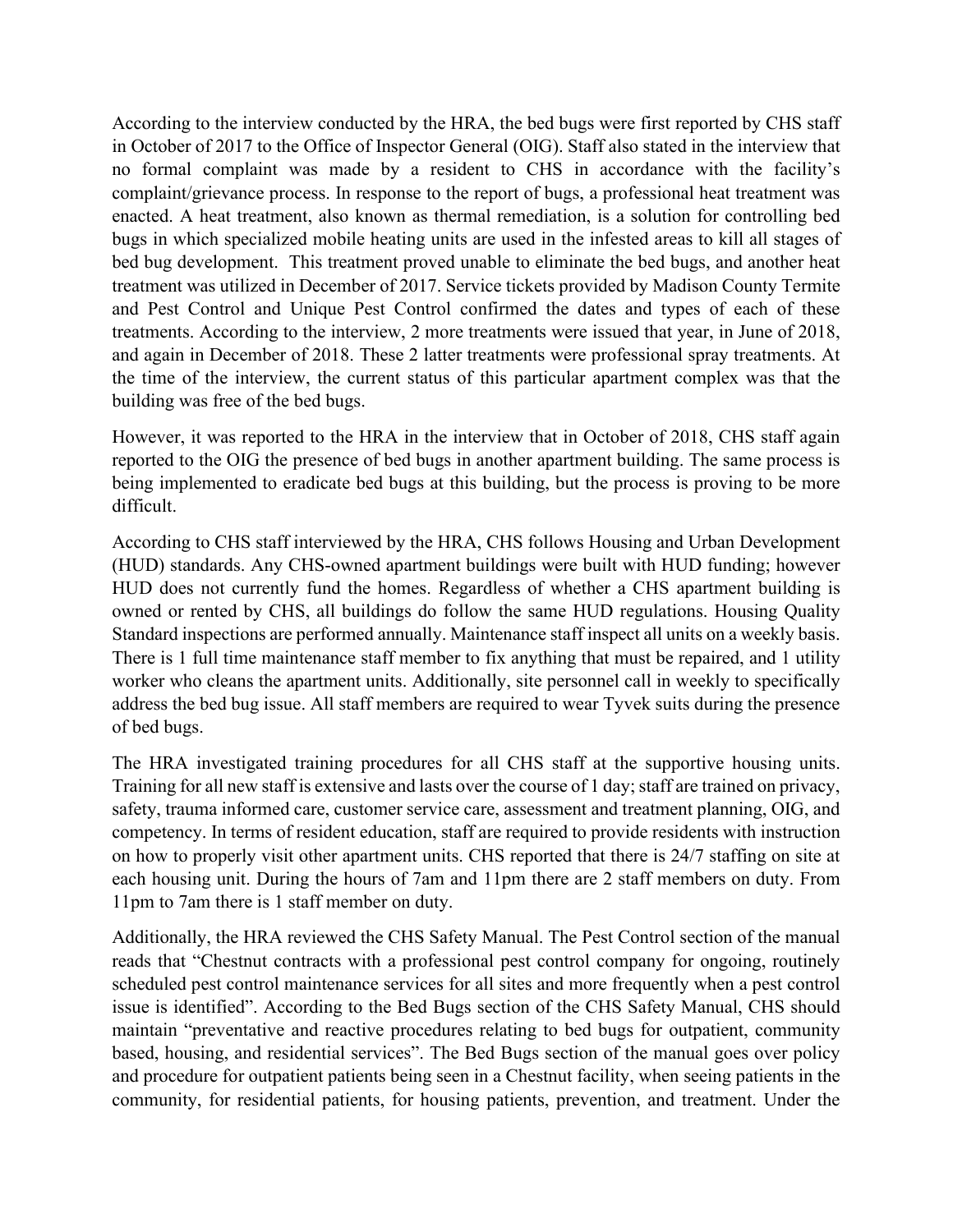Prevention header, the manual states that "Facilities staff will inspect apartments owned by Chestnut for bed bugs and document findings on their monthly apartment inspection form". Under the If Bedbugs Are Reported header, the manual reads that "Facilities staff will contact a professional pest management service on the same or next business day. A professional inspection of the infested area will be scheduled at the first available time." If bed bugs are confirmed, "housing staff will help patients clean and prepare for recommended treatment as prescribed by the contractor." During treatment, "Housing staff will assist client in completing all of their laundry...[and] all staff should work together to treat items that can be placed in the hot box."

The CHS Safety Manual states that apartments will be inspected by staff on a monthly basis for preventative measures, and on a weekly basis (post-treatment) if bugs are detected. CHS provided the HRA with minutes regarding weekly meetings on pest control monitoring at the Oakmont apartment building in Pontoon Beach. The minutes covered the weekly inspections beginning after the December 2018 treatment. On December  $11<sup>th</sup>$ , it was noted that a checklist must be created to give to clients regarding cleaning their apartments. On January 22, 2019, the minutes stated that an individual from Unique Pest Control would be coming to the Oakmont location to professionally inspect all apartments and the office. Minutes stated that there were no instances or observations of bed bugs on February 5<sup>th</sup>, February 12<sup>th</sup>, or on March 5<sup>th</sup>. Dates were discussed for upcoming monthly inspections at housing sites. Over the months of March, April, and May, staff consistently reported no instances of bed bugs.

However, minutes for June 4<sup>th</sup> read that bed bugs were reported in a specific apartment unit. On June  $11<sup>th</sup>$ , it was reported that a pest control company would be present the following Wednesday to issue a spray treatment in the unit. It was also noted that staff would be helping the affected individual to clean all of his clothing. Additionally, it was noted that staff reported potential bed bugs in the office. The June 18<sup>th</sup> minutes stated that Unique Pest Control had issued a spray treatment in the affected apartment unit and the office. Furniture and various other items in the apartment unit were bagged and treated, but it was noted that there were still untreated clothes present. A plan was made to complete treatment of all of the individual's belongings, as well as potential medication to lessen the individual's anxiety, and how to approach the individual about the issue.

## **Mandates/ Regulations**

#### **According to the Mental Health and Developmental Disabilities Code (405 ILCS 5/2-102):**

§ 2-102. (a) A recipient of services shall be provided with adequate and humane care and services in the least restrictive environment, pursuant to an individual services plan.

#### **According to the Mental Health and Developmental Disabilities Code (405 ILCS 5/1-101.2):**

§ 1-101.2. "Adequate and humane care and services" means services reasonably calculated to result in a significant improvement of the condition of a recipient of services confined in an inpatient mental health facility so that he or she may be released or services reasonably calculated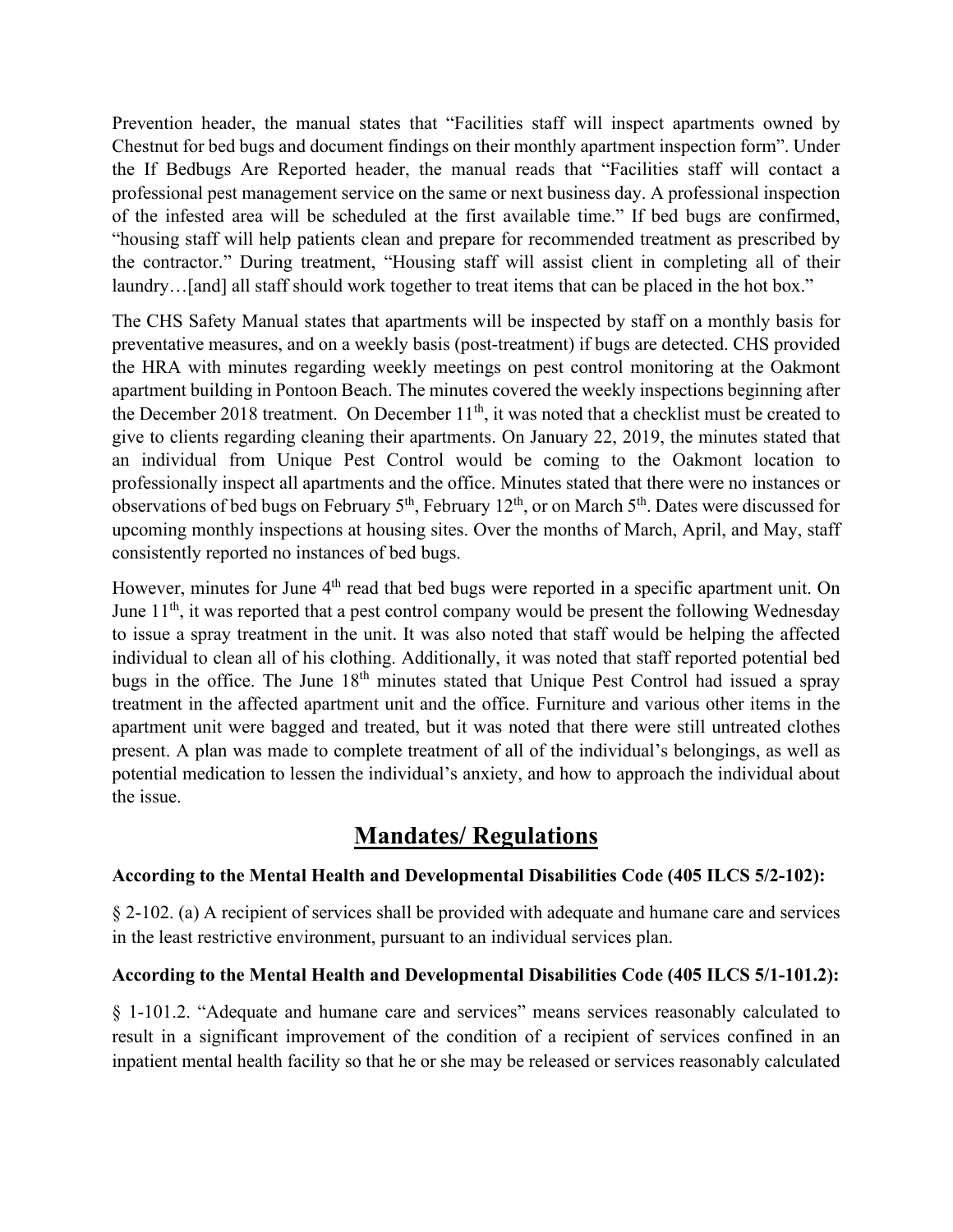to prevent further decline in the clinical condition of a recipient of services so that he or she does not present an imminent danger to self or others

#### **According to the Illinois Administrative Code (59 Ill. Adm. Code 132.30):**

To assure that a client's rights are protected and that all services provided to clients comply with the law, all providers under this Part shall ensure that:

a) A client's rights shall be protected in accordance with Chapter 2 of the Mental Health and Developmental Disabilities Code [405 ILCS 5].

#### **According to the Chestnut Health System Policy on Patient Rights:**

[The patient's] rights are protected in accordance with applicable federal and state laws, including…the Illinois Mental Health and Developmental Disabilities Code (405 ILCS 5)

[The patient has] the right to be treated in a humane and dignified manner. [The patient has] the right to be free from abuse and neglect while at Chestnut.

#### **According to HUD Regulations (24 CFR 982.404):**

- (a) Owner obligation
	- (1) The owner must maintain the unit in accordance with HQS "[Housing Quality Standards]"

#### **According to HUD Regulations (24 CFR 982. 401):**

(m) Sanitary condition—

(1) Performance requirement. The dwelling unit and its equipment must be in sanitary condition.

(2) Acceptability criteria. The dwelling unit and its equipment must be free of vermin and rodent infestation.

### **Conclusion**

According to the complaint, CHS fails to provide its residents with adequate and humane care given that there are bed bugs present in a particular CHS housing unit, and that the issue has been ongoing for a long period of time. The HRA finds this allegation to be **unsubstantiated.** According to the CHS staff members interviewed by HRA board members, 4 treatments were issued in response to the infestation, and at the time of the investigation, the housing unit was completely free of bed bugs. Service tickets from the pest control companies, as well as CHS detailed trial balances, confirmed these treatments. CHS detailed trial balances additionally confirmed quarterly pest control being exercised in the facilities. As aforementioned, minutes from CHS weekly inspection meetings were also reviewed, and it was found that as of June 2019, bed bugs were again found in the apartment unit. However, the meeting minutes stated that CHS policy was being followed accordingly in order to treat the infestation. CHS policy on bed bugs reads that "Facilities staff will contact a professional pest management service on the same or next business day. A